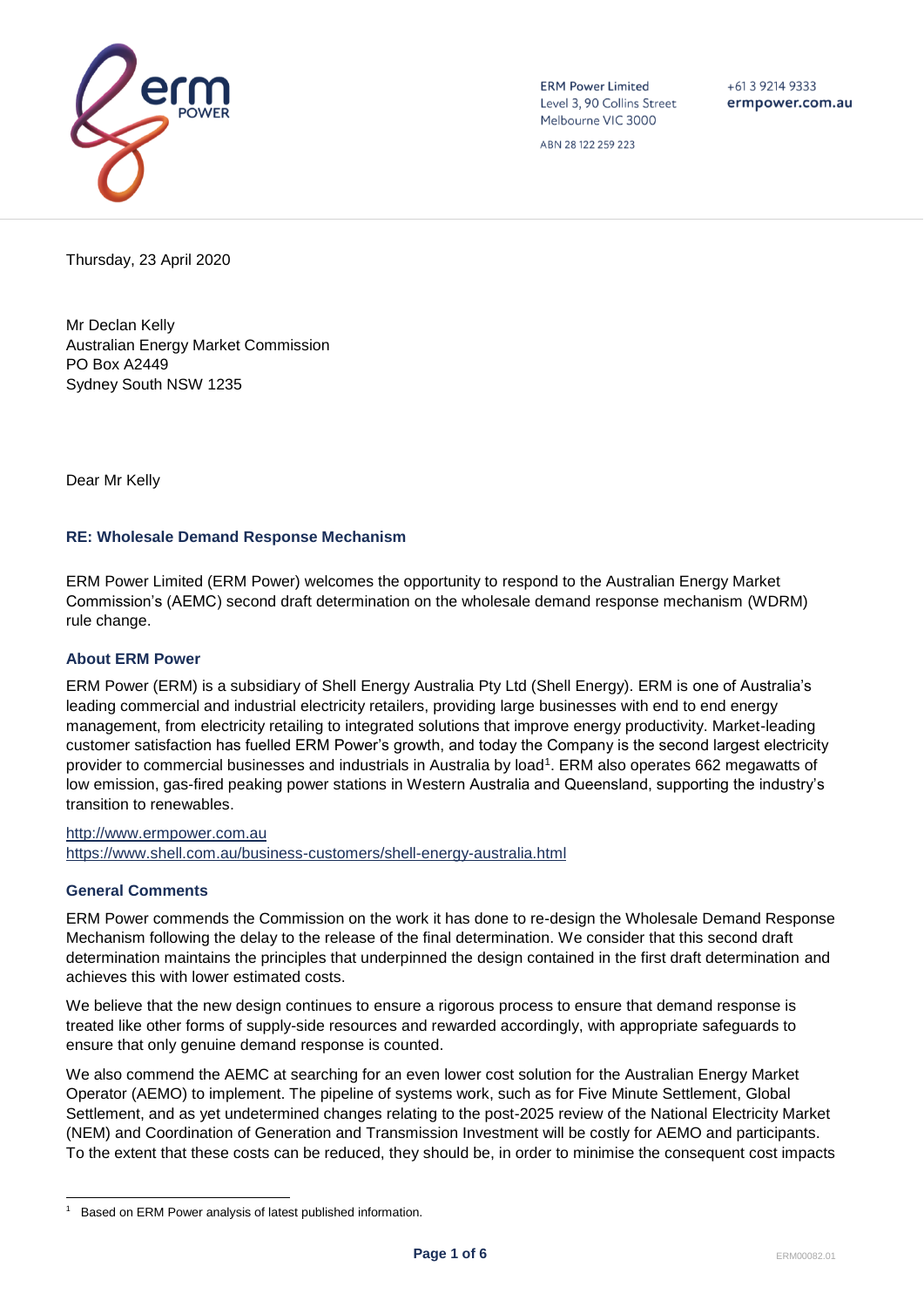

on end users. AEMO's costs for Five Minute Settlement have blown out substantially from their initial estimates and we would caution against any other major changes that could similarly increase well above estimated costs.

We note that as part of the revised design, the AEMC has proposed pushing forward the start date to October 2021. ERM Power appreciates that the AEMC is eager to have demand response transparently available in the market for the 2021-22 summer. However, with the high degree of uncertainty and risk in the economy as a result of COVID-19, we strongly urge the AEMC to keep an open mind as to the start date of the WDRM. There are already significant challenges becoming evident in managing and upgrading IT systems remotely, as well as remote sales staff and limited access to sites for installing control or metering equipment. Should these continue for an extended period, we do not see how the WDRM could continue on its current timeframe. Further, pressing ahead at such a time of high risk and uncertainty could mean that the full range of benefits may not be achieved as expected.

# **Wholesale price pass through customers**

ERM Power supports the concrete steps taken by the AEMC to ensure that customers exposed to the spot price (and therefore already have an incentive to reduce demand when prices are high) are not able to participate in the demand response during periods in which they are exposed to the spot price. However, it appears unclear to ERM Power how AEMO will be able to accurately assess this is the case if it relies purely on the customer and Demand Response Service Provider to provide AEMO with this information.

We believe it should be relatively simple to allow for a Financially Responsible Market Participant (FRMP) to object to the classification of a National Metering Identifier (NMI) as a wholesale demand response unit if it is a pool price customer, or to flag with AEMO when pool price pass through arrangements are in place. This would add an additional safeguard to the WDRM to ensure that it works as intended.

#### **Increasing information provision**

We welcome the move to provide more information on the classification of a customer's NMI as a wholesale demand response unit to retailers. The AEMC's second draft determination proposes to inform retailers which of their NMIs has a relationship with a Demand Response Service Provider (DRSP), which baseline methodology is used for that NMI, as well as which NMIs are being dispatched for demand response.

ERM Power called on the AEMC to consider such provisions for the final rule following the release of the first draft determination. We are pleased that the AEMC has largely accepted our arguments around information provision. We consider that the changes contained in the second draft determination are a vast improvement which will help retailers better estimate and reconcile settlement costs from AEMO against the actual demand of their customers, and by extension the impact of baselines.

The AEMC has removed the requirement for DRSPs to provide availability information for the Medium-Term Projected Assessment of System Adequacy (MTPASA) as part of the second draft determination. DRSPs will still have to provide information to the Demand Side Participation Information Portal (DSPIP). This is part of the draft clause 3.7D. However, the draft rule does not clearly set out that this information must be used by AEMO in preparing their MTPASA load forecasts. Therefore, ERM Power proposes that Clause 3.7.2 be amended to include references to wholesale demand response. We recommend the following drafting changes:

#### **3.7.2 Medium term PASA**

*(a) The medium term PASA covers the 24 month period commencing from the Sunday after the day of publication with a daily resolution. Every week, AEMO must review and publish the outputs of the medium term PASA in accordance with the timetable.*

*(b) AEMO may publish additional updated versions of the medium term PASA in the event of changes which, in the judgment of AEMO, are materially significant.*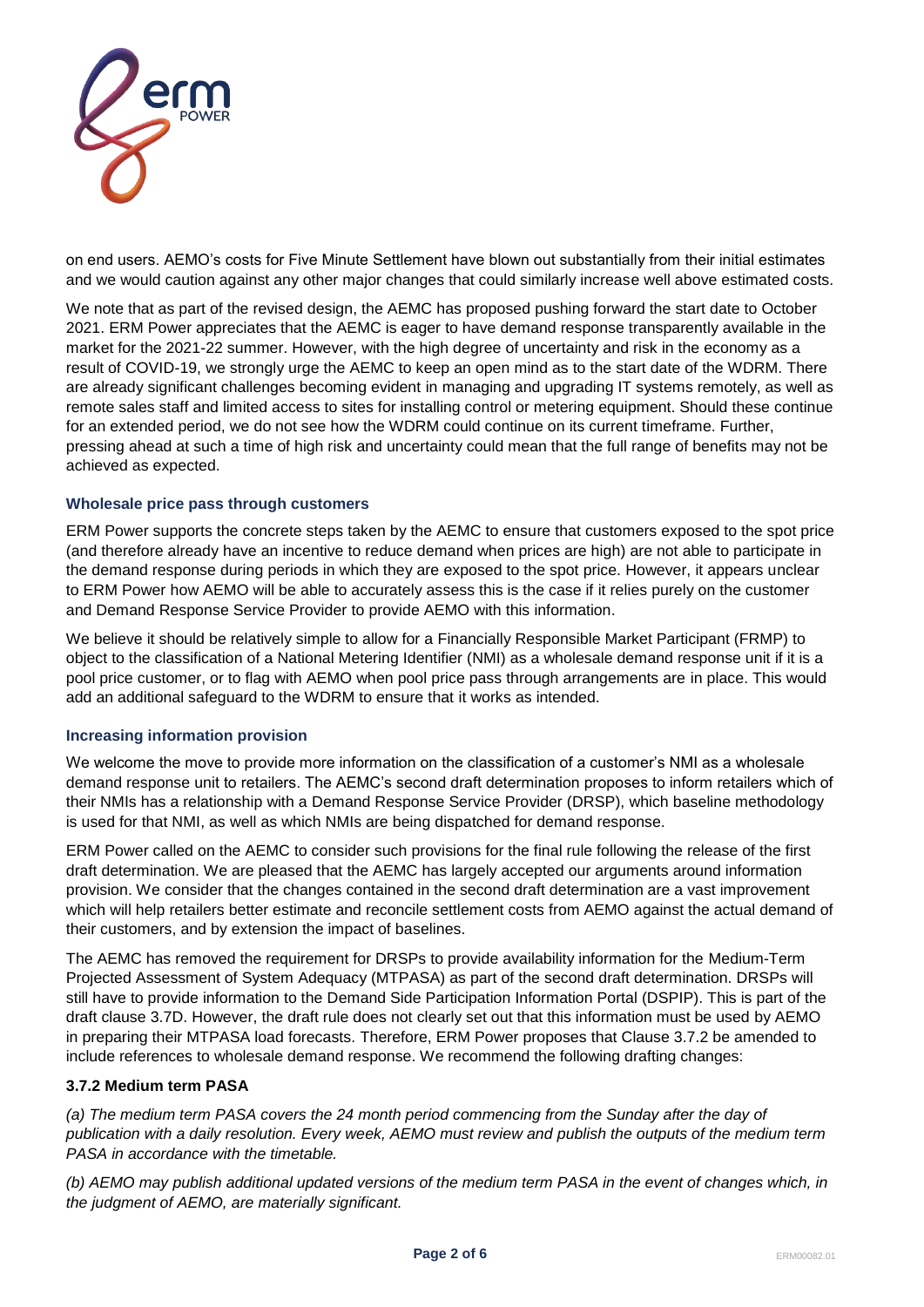

*(c) The following medium term PASA inputs are to be prepared by AEMO:*

*(1) forecast load information for each region which is:*

*(i) the 10% probability of exceedence daily peak load, most probable daily peak load and time of the peak on the basis of past trends, day type and special events including all forecast scheduled load and other load including wholesale demand response units except for pumped storage loads;*

*(ii) subsequently to be adjusted by an amount anticipated in the forecast as scheduled load by load bidders and dispatch bids for wholesale demand response units; and*

*(iii) an indicative half hourly load profile for each day type for each region for each month of the year;*

This approach would allow for an estimation of wholesale demand response to be used as part of the reliability assessment over the MTPASA forward period and provide a better indication of the true reliability assessment and volumes of potential unserved energy in each region.

# **Interaction with the RRO**

In our submission to the draft determination, we called on the AEMC to clarify whether, in the event of a gap period under the Retailer Reliability Obligation (RRO), a retailer would need to have contract cover for their actual load during the gap period, or the load adjusted for baselines. The AEMC's second draft determination outlines that the latter will be the case under the RRO. ERM Power disagrees with this approach, as it exposes retailers to compliance risks associated with inaccurate baselines. If baselines are set too high, or can be pushed higher through changing usage patterns immediately prior to DR dispatch, then retailers could be at risk of non-compliance due to circumstances largely out of their control. The only way to manage this risk would be to over-hedge, and likely pass these additional costs on to consumers.

We do note that the new information provisions will provide retailers with information on which NMIs are registered with a DRSP and the relevant baseline for each. This will assist retailers to manage the risks associated with being exposed to baselines for settlement and RRO compliance purposes. However, it still imposes risks on retailers which are imposed on them by a third party. While we understand the AEMC's reasoning behind this approach, we believe that the proposed approach will not add anything additional in terms of supporting reliability compared to the existing RRO provisions as set out in clause 4A. If a gap period is declared, retailers will continue to contract to for their share of the one-in-two year forecast peak demand – this is the target level under the RRO. If a retailer's customer has an arrangement with a DRSP, the retailer remains exposed to the wholesale spot price and so has an incentive to continue to contract to manage spot price risk. Retailers would continue to do that regardless of the RRO.

In the event that RRO compliance has been triggered, a retailer who has contracted to meet its expected demand may be at risk of non-compliance due to an inaccurate baseline. Even if RRO compliance was based on actual demand rather than baseline demand, a retailer would still be expected to contract to its usual levels due to spot price risk. The AEMC notes this in the second draft determination. We add that a retailer would receive no benefit from RRO compliance being at actual demand levels rather than baselines, except that inaccurate baselines would not increase the risk of non-compliance. Overall contracting levels would be largely unchanged regardless of whether baseline or actual values are used, but risks would be lower for retailers if actual values were used. This would translate to lower costs for consumers as a result.

We consider that this approach is inconsistent with the original intent of the RRO rules which set out that demand response would only be 'added back' to a retailer's load for compliance purposes if the retailer was the FRMP for that load and was using a demand response arrangement as a qualifying contract. This allowed a degree of flexibility to a retailer as to how best to utilise any demand response arrangements for load for which it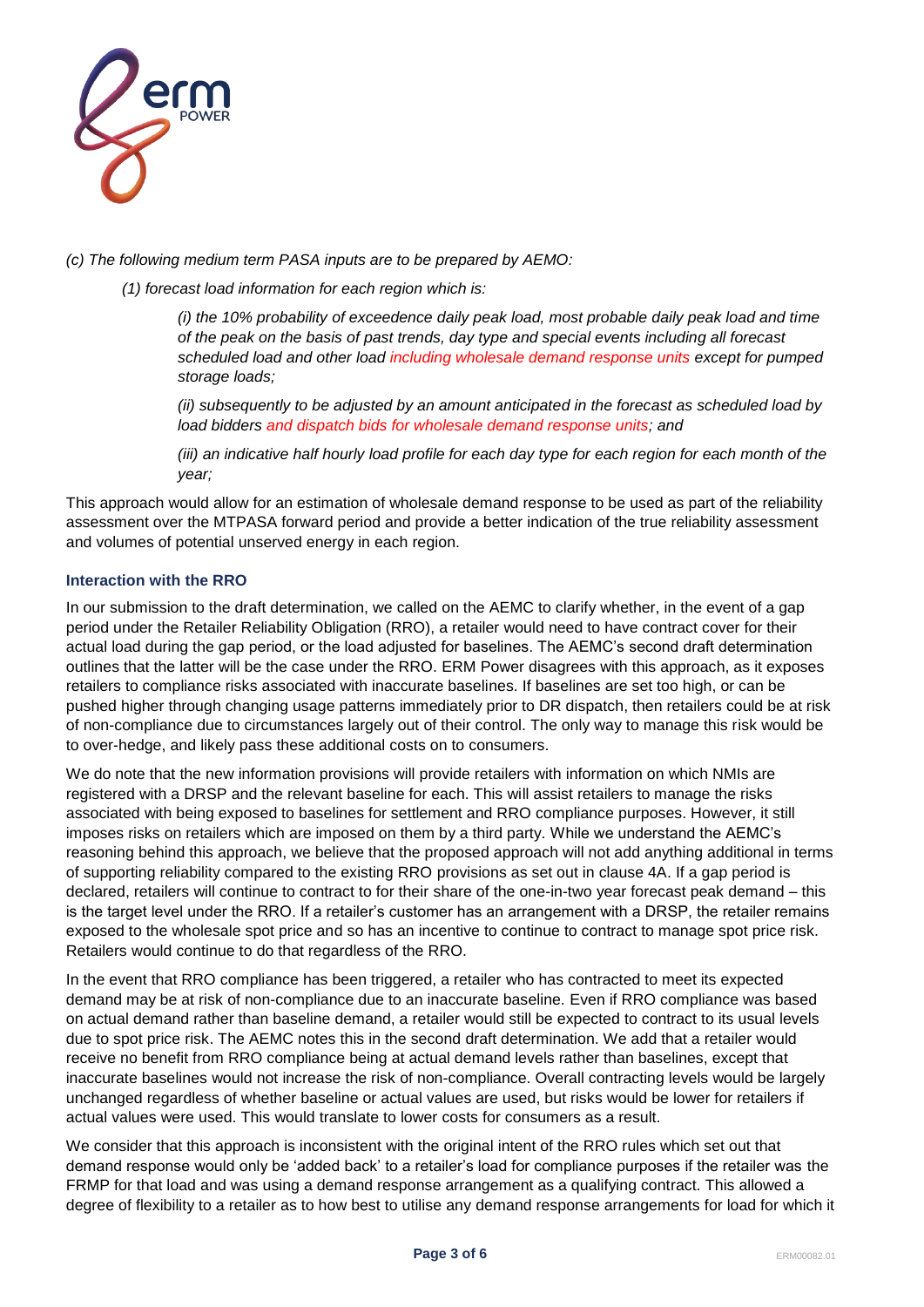

was the FRMP for RRO compliance and overall risk management purposes. The AEMC is now proposing adding back the demand to the retailer whose load is affected by WDR dispatch, regardless of whether they are using demand response as a qualifying contract. This removes the intended flexibility provided by the current RRO provisions.

The AEMC's approach in effect, disincentivises a retailer from becoming a DRSP and dispatching demand response into the market in a transparent and scheduled fashion.

#### **Reimbursement rate**

ERM Power, along with many other retailers, called on the AEMC to consider alternative methods to calculate the reimbursement rate following the release of the first draft determination. We welcome the analysis which the AEMC has performed to consider alternative methodologies which better reflect the costs which retailers actually incur to hedge their load. We accept that no rate will be perfect – hedging involves many different contract types with different tenors, terms and triggers – and it is impossible for a single rate to match the costs of all retailers.

The AEMC is clear in the draft determination that it has examined the alternative designs for the reimbursement rates that were proposed in submissions to the draft determination. We acknowledge that the AEMC has concluded that the reimbursement rate should remain as the 12-month, demand-weighted average of the spot price, calculated quarterly. The Commission argues that this will produce a rate close to the wholesale cost component of the large commercial and industrial customers with flat, stable loads which are more likely to provide demand response.

In theory, this appears a reasonable approach. However, we do not know exactly which large users will participate in the demand response mechanism; it is credible for a user that offers wholesale demand response to have a predictable load that primarily consumes during NEM peak times. Therefore, we consider that a alternative reimbursement rate may be necessary for users whose consumption occurs primarily in peak times (7am – 10pm, working weekdays). This would be set as the rolling 12-month average of NEM peak prices, calculated quarterly. AEMO already reports peak prices on its data dashboard so this would not be a major imposition.

As peak times represent around 45% of trading intervals in a year, and 48% of consumption, excluding smelter load, we consider it reasonable that if greater than 70% of a demand responsive load's consumption occurs in NEM peak times, then the NEM peak reimbursement rate should apply. This would then create two reimbursement rates. One for loads that consume primarily during NEM peak periods, which would be classified as a peak load, and one for all other loads. A stable, predictable load operating continually during most trading intervals would still face a reimbursement rate set at the proposed 12-month rolling average. As peak times are a well understood and regularly used concept, with prices for these times already reported, this should not lead to a significant burden on AEMO to calculate the peak reimbursement rate. Similarly, the simple and welldefined criterion for classification as a peak demand responsive load means that it is easy to determine which loads would the peak reimbursement rate would apply to.

Beyond this, ERM Power recommends that the reimbursement rate must be subject to regular review. The review will also allow the rate to be reconsidered in the event of a substantive change to market design arrangements, such as is possible, if not likely, as a result of the post-2025 NEM review. The post-2025 NEM review is considering issues such as two-sided markets, locational marginal pricing, ahead markets and more. Any of these issues on their own could substantially change the rationale for the reimbursement rate and how closely it would reflect hedging arrangements. Given the pace of change at present, we would recommend an annual review for the first three years, conducted by an independent reviewer. This review should examine issues including the cost of hedging, the times and prices at which demand response has dispatched, the difference between baselines and actual values when not dispatching demand response, and average and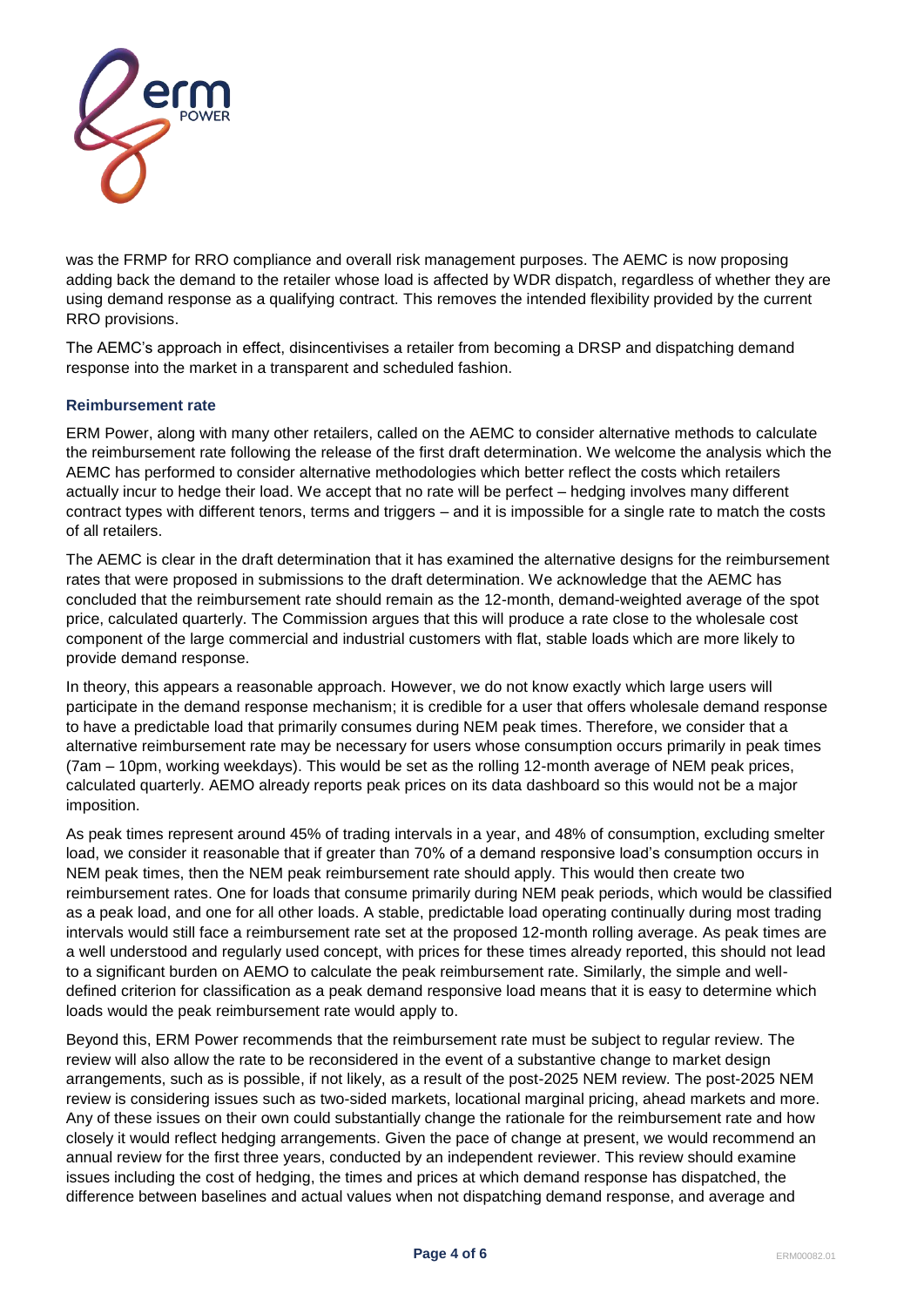

contract prices. Following the initial three years of reviews, a review should be conducted every two to four years which would, in ERM Power's view, be a reasonable way to take stock of whether the reimbursement rate is operating as it should.

# **Extension to small customers**

ERM Power recognises the desire for small customers to participate in the WDRM. Nonetheless, as we outlined in our submission on the draft determination, there are a range of consumer protections that need to be fully understood before such a move was made. Further, there were a series of other potential interactions that could have inadvertently led to creating barriers to entry for new retailers who use load-following hedges.

We therefore agree with the Commission's stance in the second draft determination that small customers will be excluded from the WDRM, with the view that a shift to a two-sided market would be the preferable way forward for small customers to benefit from providing demand response. While we do not have a clear indication as to what the two-sided market will look like at this stage, ERM Power considers that this is a reasonable approach to ensure that implementation costs are kept low and there is time to learn from the early stages of operation and how baselines function in real-world scenarios.

Pending the outcomes of the Energy Security Board's post-2025 NEM Review and the design of things such as the two-sided market, the retail market for small customers may well continue to innovate and evolve to create a greater variety of demand response products available to small consumers. The AEMC is right not to prejudge the results of the ESB's work.

# **Other drafting changes**

We recommend an addition to Clause 3.14.4(r), to provide information on the regional aggregated dispatch of wholesale demand response. By aggregating this at a regional level it would help protect the identity of individual WDRUs while providing a greater level of information to the market on the supply provided by demand response units. We suggest the following drafting changes for clause 3.14.4(r):

*(r) In accordance with the timetable, AEMO must publish details of:* 

*(1) actual generation for each scheduled generating unit, semi-scheduled generating unit and nonscheduled generating unit or non-scheduled generating system;*

- *(2) actual network service for each scheduled network service; and*
- *(3) actual load for each scheduled load; and*

# *(4) the aggregated regional dispatch of wholesale demand response units for each region.*

We query the reversal of the proposed changes to Clause 3.9.7 as set out in the first draft determination. The draft rules (Clause 3.8.10) require that wholesale demand response units be included in the formulation of any network constraints, as such a WDRU would automatically be required to respond to a dispatch instruction the same as any other scheduled participant which could include being "constrained on". The only way in which a WDRU could be excluded from being "constrained on" would be if it was given more favourable treatment than that given to all other scheduled participants in the formulation of a constraint equation. It is unclear to ERM Power how this would then be consistent with the requirements of Clause 3.8.10, most notably subclauses (b) to (d). In our view, if consistent treatment is applied to wholesale demand response units in the formulation of network constraints, which should arguably be the case, then they are at the same risk of being "constrained on" as any other scheduled participant.

Regarding existing changes to clause 3.20.7, it seems incongruous to have made changes to paragraphs (b) and (d) to add a reference to wholesale demand response units but to not add an equivalent reference in